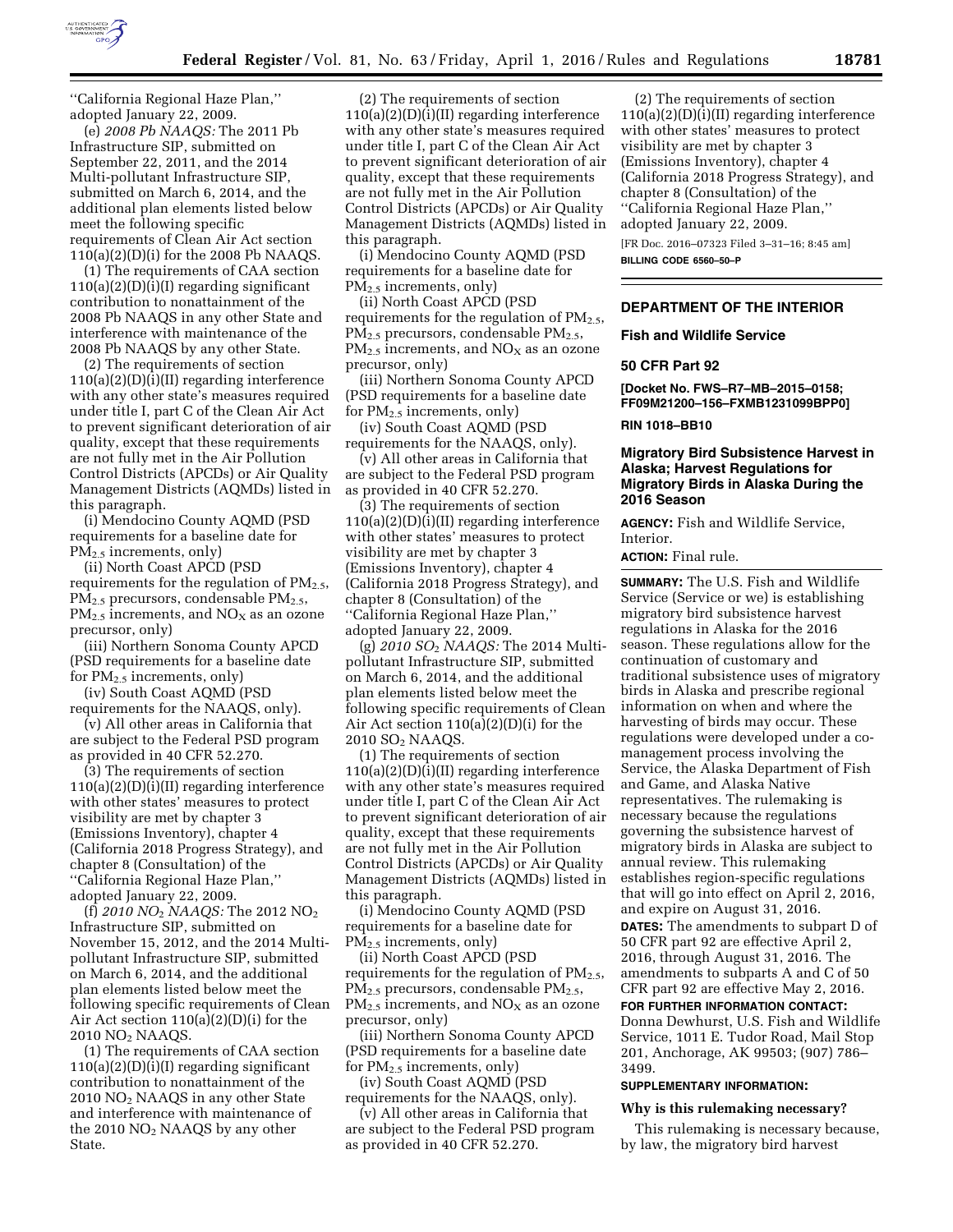season is closed unless opened by the Secretary of the Interior, and the regulations governing subsistence harvest of migratory birds in Alaska are subject to public review and annual approval. This rule establishes regulations for the taking of migratory birds for subsistence uses in Alaska during the spring and summer of 2016. This rule also sets forth a list of migratory bird season openings and closures in Alaska by region.

# **How do I find the history of these regulations?**

Background information, including past events leading to this rulemaking, accomplishments since the Migratory Bird Treaties with Canada and Mexico were amended, and a history, were originally addressed in the **Federal Register** on August 16, 2002 (67 FR 53511) and most recently on February 23, 2015 (80 FR 9392).

Recent **Federal Register** documents and all final rules setting forth the annual harvest regulations are available at *[http://www.fws.gov/alaska/ambcc/](http://www.fws.gov/alaska/ambcc/regulations.htm) [regulations.htm](http://www.fws.gov/alaska/ambcc/regulations.htm)* or by contacting the person listed under **FOR FURTHER INFORMATION CONTACT**.

# **What is the process for issuing regulations for the subsistence harvest of migratory birds in Alaska?**

The U.S. Fish and Wildlife Service (Service or we) is establishing migratory bird subsistence harvest regulations in Alaska for the 2016 season. These regulations allow for the continuation of customary and traditional subsistence uses of migratory birds in Alaska and prescribe regional information on when and where the harvesting of birds may occur. These regulations were developed under a co-management process involving the Service, the Alaska Department of Fish and Game, and Alaska Native representatives.

We opened the process to establish regulations for the 2016 spring and summer subsistence harvest of migratory birds in Alaska in a proposed rule published in the **Federal Register**  on April 13, 2015 (80 FR 19852), to amend 50 CFR part 20. While that proposed rule primarily addressed the regulatory process for hunting migratory birds for all purposes throughout the United States, we also discussed the background and history of Alaska subsistence regulations, explained the annual process for their establishment, and requested proposals for the 2016 season. The rulemaking processes for both types of migratory bird harvest are related, and the April 13, 2015, proposed rule explained the connection between the two.

The Alaska Migratory Bird Comanagement Council (Co-management Council) held meetings on April 8–9, 2015, to develop recommendations for changes that would take effect during the 2016 harvest season. The Comanagement Council also amended the consent agenda package of carry-over regulations to request a limited emperor goose harvest for 2016; these recommended changes were presented first to the Pacific Flyway Council and then to the Service Regulations Committee (SRC) for approval at the committee's meeting on July 31, 2015.

On December 17, 2015, we published in the **Federal Register** a proposed rule (80 FR 78950) to amend 50 CFR part 92 to establish regulations for the 2016 spring and summer subsistence harvest of migratory birds in Alaska at subpart D, and to make certain changes to the permanent regulations at subparts A and C.

# **Who is eligible to hunt under these regulations?**

Eligibility to harvest under the regulations established in 2003 was limited to permanent residents, regardless of race, in villages located within the Alaska Peninsula, Kodiak Archipelago, the Aleutian Islands, and in areas north and west of the Alaska Range (50 CFR 92.5). These geographical restrictions opened the initial migratory bird subsistence harvest to about 13 percent of Alaska residents. Highpopulated, roaded areas such as Anchorage, the Matanuska-Susitna and Fairbanks North Star boroughs, the Kenai Peninsula roaded area, the Gulf of Alaska roaded area, and Southeast Alaska were excluded from eligible subsistence harvest areas.

Based on petitions requesting inclusion in the harvest in 2004, we added 13 additional communities based on criteria set forth in 50 CFR 92.5(c). These communities were Gulkana, Gakona, Tazlina, Copper Center, Mentasta Lake, Chitina, Chistochina, Tatitlek, Chenega, Port Graham, Nanwalek, Tyonek, and Hoonah, with a combined population of 2,766. In 2005, we added three additional communities for glaucous-winged gull egg gathering only, based on petitions requesting inclusion. These southeastern communities were Craig, Hydaburg, and Yakutat, with a combined population of 2,459, based on the latest census information at that time.

In 2007, we enacted the Alaska Department of Fish and Game's request to expand the Fairbanks North Star Borough excluded area to include the Central Interior area. This action excluded the following communities

from participation in this harvest: Big Delta/Fort Greely, Healy, McKinley Park/Village, and Ferry, with a combined population of 2,812.

In 2012, we received a request from the Native Village of Eyak to include Cordova, Alaska, for a limited season that would legalize the traditional gathering of gull eggs and the hunting of waterfowl during spring. This request resulted in a new, limited harvest of spring waterfowl and gull eggs starting in 2014.

# **What is different in the regulations for 2016?**

# *Subpart A*

Under subpart A, General Provisions, we are amending § 92.4 by adding a new definition for ''Edible meat'' and revising the definition for ''Nonwasteful taking.'' These changes were requested in 2014, by the Bristol Bay Regional Council, which recommended that all edible parts of migratory waterfowl must be salvaged when harvested. The topic was originally brought up by the Association of Village Council Presidents after an incident in their region where tundra swans were only breasted and the remainder of the bird was discarded. The concern was that ''indigenous inhabitants'' harvesters come from a variety of different cultures, and it was expressed that subsistence should involve retaining the whole bird for food and other uses.

## *Subpart C*

Under subpart C, General Regulations Governing Subsistence Harvest, we are amending § 92.22, the list of birds open to subsistence harvest, by updating scientific names for six species and clarifying the nomenclature for Canada goose subspecies. These nomenclature updates come from the Service and the Alaska Department of Fish and Game.

#### *Subpart D*

The regulations we are establishing for subpart D, Annual Regulations Governing Subsistence Harvest, are the same as the 2015 regulations. While we are not establishing any changes to the 2015 regulations for subpart D in this 2016 rule, we provide information below on potential changes to the regulations for this subpart in the 2017 migratory bird subsistence harvest regulations in Alaska.

The Co-management Council proposed a new emperor goose (*Chen canagica*) limited subsistence hunt for the 2016 season. Since 2012, the Comanagement Council has received regulatory proposals from the Sun'aq Tribe of Kodiak, the Kodiak-Aleutians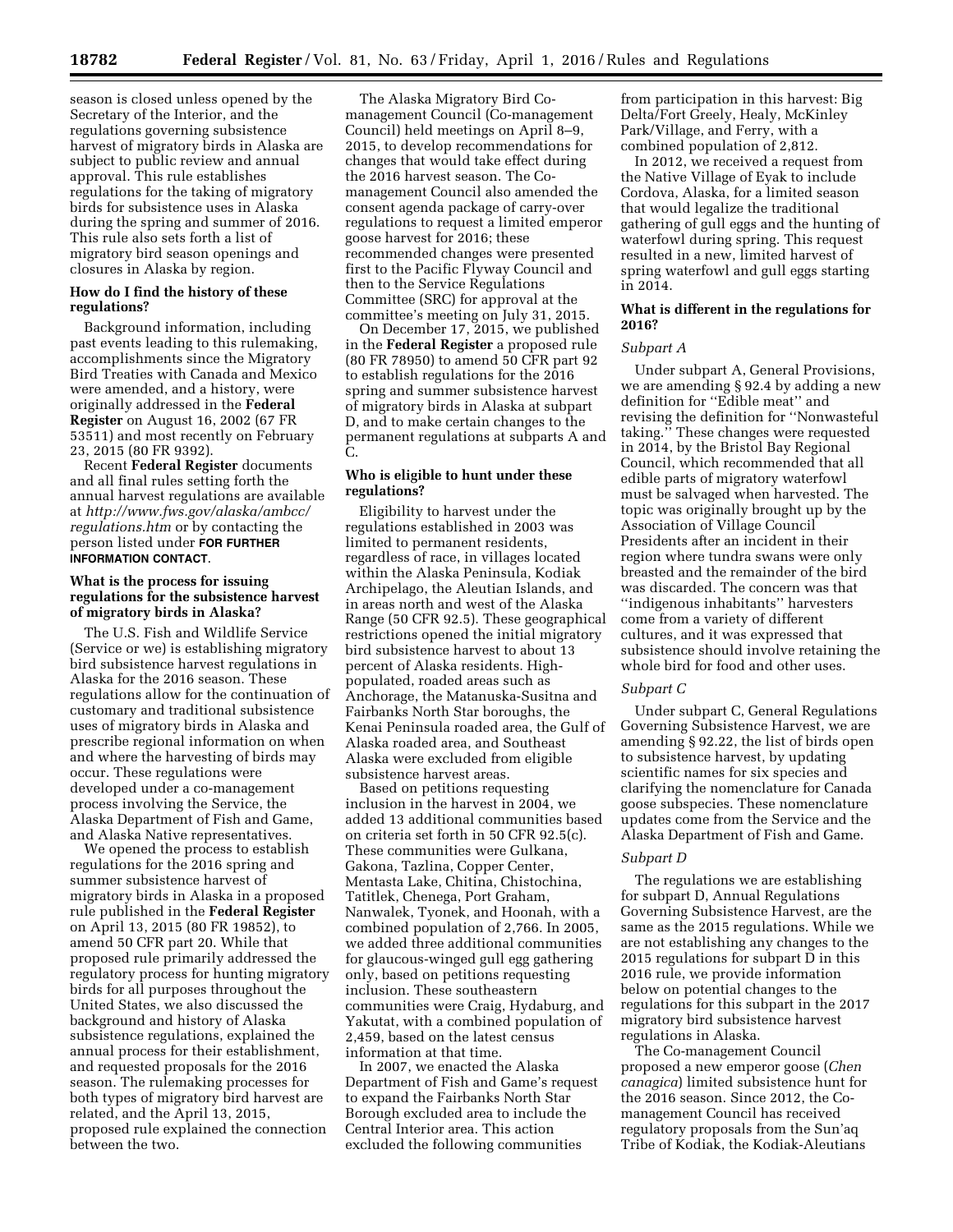Subsistence Regional Advisory Council, the Yaquillrit Keutisti Council (Bristol Bay), and the Bering Strait/Norton Sound Migratory Bird Council (Kawerak) to open the harvest of emperor geese for the subsistence season. Since the hunting season has been closed since 1987 for emperor geese, the Co-management Council created a subcommittee to address these proposals. The emperor goose harvest is guided by the 2006 Pacific Flyway Management Plan and the 2005–2006 Yukon-Kuskokwim Delta Goose Management Plan. Over 95 percent of the emperor goose population breeds on the Yukon-Kuskowim Delta of Alaska, and most emperor geese winter in remote western Alaska with the remainder wintering in Russia. The Pacific Flyway Council recognizes the 3 year average abundance estimate derived from the emperor goose spring population survey on the Alaska Peninsula as the management index to guide harvest management decisions. The Pacific Flyway Council's Emperor Goose Management Plan and the Yukon-Kuskokwim Delta Goose Management Plan indicate that a harvest can be considered when the 3-year average abundance index is at least 80,000 birds. This threshold has not been reached since 1984, and Alaska Natives have questioned the survey methods used to determine the population index.

In addition, two studies are being conducted concurrently by the Service and the Alaska Department of Fish and Game. The first study is designed to provide a comprehensive evaluation of all available emperor goose survey data and assess harvest potential of the population. The second study is designed to develop a Bayesian state space population model to improve estimates of population size by integrating current population assessment methods using all available data sets. The model provides a framework from which to make inferences about survival rates, age structure, and population size. The results of these studies will assist in amending the management plans.

The Service conducted the spring emperor goose survey April 25–28, 2015, and results indicated that the 2015 spring index (98,155) was 23 percent above the 2014 count (79,883), and 49 percent higher than the longterm (1981–2014) average (65,923). The most recent 3-year average count (2012, 2014, 2015) is 81,875 geese and the highest on record since 1984. Further, it is above the threshold for consideration of an open hunting season on emperor geese as specified in the Yukon-Kuskokwim Delta Goose Management

Plan and the Pacific Flyway Council Management Plan for emperor geese.

As a result of this new information, the Co-management Council amended their motion of the consent agenda to add an allowance for a limited emperor goose harvest in 2016. The Pacific Flyway Council met in July 2015, and supported the Co-management Council's recommendation to work with the State of Alaska and the Service to develop harvest regulations and monitoring for a limited emperor goose harvest in 2016. On July 31, 2015, the SRC supported the Co-management Council's proposed limited harvest of emperor geese for the 2016 Alaska spring and summer subsistence season. However, the approval was provisional based upon the following:

(1) A limited harvest of 3,500 emperor geese to ensure that population growth continues toward the Flyway management plan objective;

(2) A harvest allocation (*e.g.,* an individual, family, or Village quota or permit hunt) that ensures harvest does not exceed 3,500;

(3) Agreement on a monitoring program to index abundance of the emperor goose population; and

(4) A revised Pacific Flyway Emperor Goose Management Plan, including harvest allocation among all parties (including spring/summer and fall/ winter), population objective, population monitoring, and thresholds for season restriction or closure.

The harvest allocation design and harvest monitoring plan are to be completed by November 1, 2016. Additionally, there was an explicit statement that the limited, legalized harvest of 3,500 birds was not in addition to existing subsistence harvest (approximately 3,200 emperor geese). The 3,500-bird allowable harvest is to be allocated to subsistence users during the spring and summer subsistence season. The SRC suggested that the allowable harvest should be monitored to ensure it does not exceed 3,500 birds.

On August 13–14, and September 21, 2015, the Co-management Council Native Caucus met separately and with all partners to discuss options available to limit and monitor the harvest, as well as options to allocate the 3,500 birds across the six regions where emperor geese occur. Given the limited time provided to address the four conditions placed on this new harvest by the SRC, all partners agreed that the best course of action would be to spend additional time working together to develop a culturally sensitive framework tailored to each participating region that conserves the population and adequately addresses the data needs of

all partners. In support of this recommendation, the Co-management Council took action to: Postpone an emperor goose harvest until 2017; work with all partners to develop the harvest framework; and work with their Emperor Goose Subcommittee and the Pacific Flyway Council on updating the Pacific Flyway Emperor Goose Management Plan.

# **How will the Service ensure that the subsistence harvest will not raise overall migratory bird harvest or threaten the conservation of endangered and threatened species?**

We have monitored subsistence harvest for the past 25 years through the use of household surveys in the most heavily used subsistence harvest areas, such as the Yukon–Kuskokwim Delta. In recent years, more intensive surveys combined with outreach efforts focused on species identification have been added to improve the accuracy of information gathered from regions still reporting some subsistence harvest of listed or candidate species.

# *Spectacled and Steller's Eiders*

Spectacled eiders *(Somateria fischeri)*  and the Alaska-breeding population of Steller's eiders *(Polysticta stelleri)* are listed as threatened species. Their migration and breeding distribution overlap with areas where the spring and summer subsistence migratory bird hunt is open in Alaska. Both species are closed to hunting, although harvest surveys and Service documentation indicate both species have been taken in several regions of Alaska.

The Service has dual objectives and responsibilities for authorizing a subsistence harvest while protecting migratory birds and threatened species. Although these objectives continue to be challenging, they are not irreconcilable, provided that regulations continue to protect threatened species, measures to address documented threats are implemented, and the subsistence community and other conservation partners commit to working together. With these dual objectives in mind, the Service, working with North Slope partners, developed measures in 2009, to further reduce the potential for shooting mortality or injury of closed species. These conservation measures included: (1) Increased waterfowl hunter outreach and community awareness through partnering with the North Slope Migratory Bird Task Force; and (2) continued enforcement of the migratory bird regulations that are protective of listed eiders.

This final rule continues to focus on the North Slope from Barrow to Point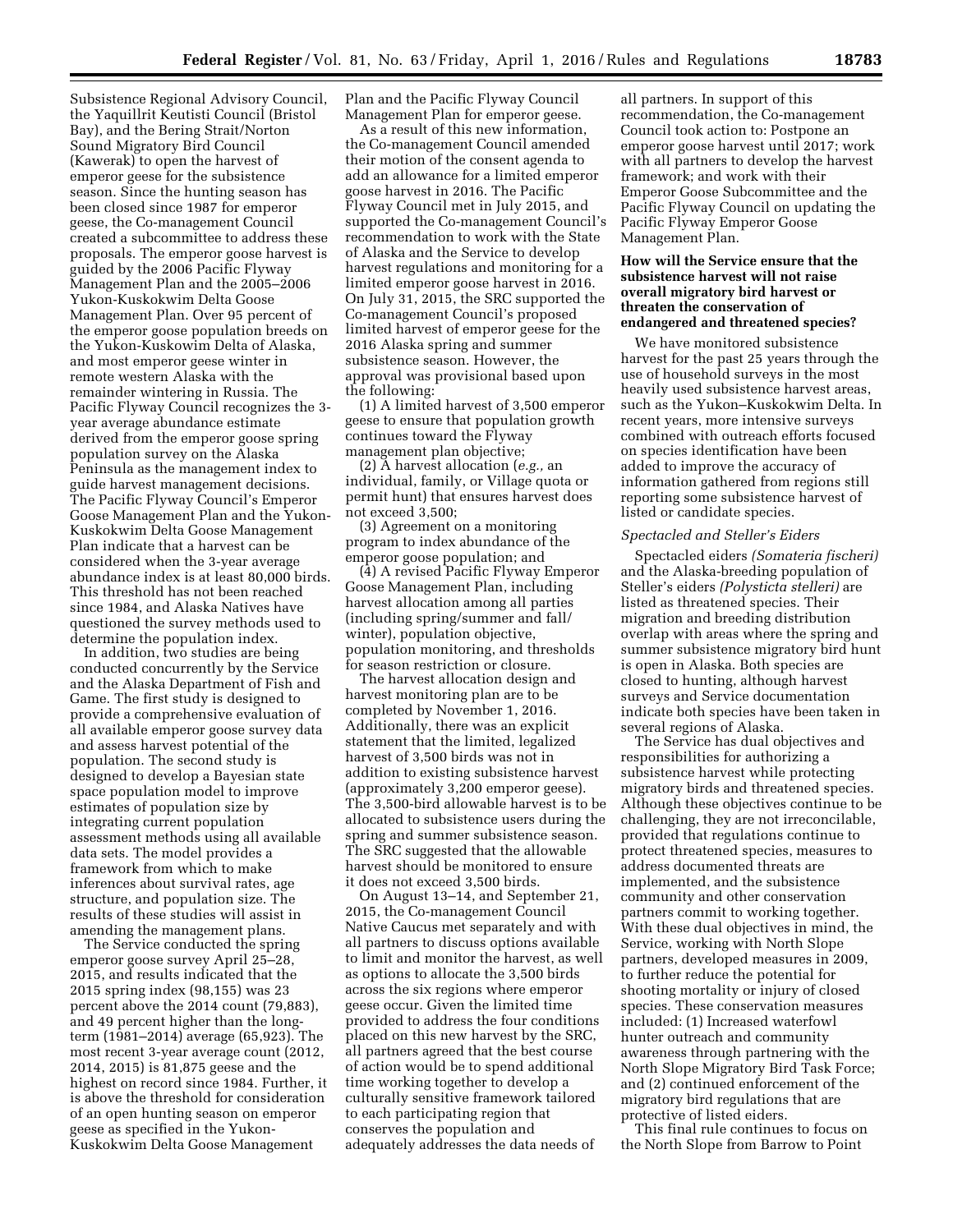Hope because Steller's eiders from the listed Alaska breeding population are known to breed and migrate there. These regulations are designed to address several ongoing eider management needs by clarifying for subsistence users that (1) Service law enforcement personnel have authority to verify species of birds possessed by hunters, and (2) it is illegal to possess any species of bird closed to harvest. This rule also describes how the Service's existing authority of emergency closure would be implemented, if necessary, to protect Steller's eiders. We are always willing to discuss regulations with our partners on the North Slope to ensure protection of closed species as well as provide subsistence hunters an opportunity to harvest migratory birds in a way that maintains the culture and traditional harvest of the community. The regulations pertaining to bag checks and possession of illegal birds are deemed necessary to monitor the number of closed eider species taken during the subsistence hunt.

The Service is aware of and appreciates the considerable efforts by North Slope partners to raise awareness and educate hunters on Steller's eider conservation via the bird fair, meetings, radio shows, signs, school visits, and one-on-one contacts. We also recognize that no listed eiders have been documented shot from 2009 through 2012; however, one Steller's eider and one spectacled eider were found shot during the summer of 2013, and one Steller's eider was found shot in 2014. In 2015, one spectacled eider was found dead, and it appeared to have been shot by a hunter. The Service acknowledges progress made with the other eider conservation measures, including partnering with the North Slope Migratory Bird Task Force, for increased waterfowl hunter awareness, continued enforcement of the regulations, and inseason verification of the harvest. To reduce the threat of shooting mortality of threatened eiders, we continue to work with North Slope partners to conduct education and outreach. In addition, the emergency closure authority provides another level of assurance if an unexpected number of Steller's eiders are killed by shooting (50 CFR 92.21 and 50 CFR 92.32).

In-season harvest monitoring information will be used to evaluate the efficacy of regulations, conservation measures, and outreach efforts. Conservation measures are being continued by the Service, with the amount of effort and emphasis being based on regulatory adherence.

The longstanding general emergency closure provision at 50 CFR 92.21 specifies that the harvest may be closed or temporarily suspended upon finding that a continuation of the regulation allowing the harvest would pose an imminent threat to the conservation of any migratory bird population. With regard to Steller's eiders, the regulations at 50 CFR 92.32, carried over from the past 5 years, clarify that we will take action under 50 CFR 92.21 as is necessary to prevent further take of Steller's eiders, and that action could include temporary or long-term closures of the harvest in all or a portion of the geographic area open to harvest. When and if mortality of threatened eiders is documented, we will evaluate each mortality event by criteria such as cause, quantity, sex, age, location, and date. We will consult with the Comanagement Council when we are considering an emergency closure. If we determine that an emergency closure is necessary, we will design it to minimize its impact on the subsistence harvest.

### **Endangered Species Act Consideration**

Section 7 of the Endangered Species Act (16 U.S.C. 1536) requires the Secretary of the Interior to ''review other programs administered by him and utilize such programs in furtherance of the purposes of the Act'' and to ''insure that any action authorized, funded, or carried out \* \* \* is not likely to jeopardize the continued existence of any endangered species or threatened species or result in the destruction or adverse modification of [critical] habitat. \* \* \*'' We conducted an intraagency consultation with the Service's Fairbanks Fish and Wildlife Field Office on this harvest as it will be managed in accordance with this final rule and the conservation measures. The consultation was completed with a biological opinion dated December 18, 2015, that concluded the final rule and conservation measures are not likely to jeopardize the continued existence of Steller's and spectacled eiders or result in the destruction or adverse modification of designated critical habitat.

# **Summary of Public Involvement**

On December 17, 2015, we published in the **Federal Register** a proposed rule (80 FR 78950) to establish spring and summer migratory bird subsistence harvest regulations in Alaska for the 2016 subsistence season. The proposed rule provided for a public comment period of 60 days, ending February 16, 2016. We posted an announcement of the comment period dates for the proposed rule, as well as the rule itself

and related historical documents, on the Co-management Council's Internet homepage. We issued a press release announcing our request for public comments and the pertinent deadlines for such comments, which was faxed to the media Statewide in Alaska. Additionally, all documents were available on *[http://www.regulations.gov.](http://www.regulations.gov)*  The Service received two responses from the public.

#### **Response to Public Comments**

*Comment:* We received one comment on the overall regulations that expressed strong opposition to the concept of allowing any harvest of migratory birds in Alaska.

*Service Response:* For centuries, indigenous inhabitants of Alaska have harvested migratory birds for subsistence purposes during the spring and summer months. The Canada and Mexico migratory bird treaties were amended for the express purpose of allowing subsistence hunting for migratory birds during the spring and summer. The amendments indicate that the Service should issue regulations allowing such hunting as provided in the Migratory Bird Treaty Act; see 16 U.S.C. 712(1). Please refer to Statutory Authority section, below, for more details.

*Comment:* We received one comment encouraging the use of steel shot in rural Alaska.

*Service Response:* These subsistence regulations have prohibited the possession and use of non-toxic shot since the program's inception in 2003. This has been a target of both outreach and enforcement through the years.

*Comment:* We received one comment requesting the reinstatement of a mandatory Federal Migratory Bird Hunting and Conservation Stamp (''Duck Stamp'') for hunters over 12 or 16 years of age.

*Service Response:* On December 18, 2014, President Obama signed into law the Federal Duck Stamp Act of 2014 (Pub. L. 113–264). The Federal Duck Stamp Act of 2014 amends the Migratory Bird Hunting and Conservation Stamp Act (16 U.S.C. 718a–718k, as amended) by, among other things, adding an exemption from the requirement to purchase a Duck Stamp for rural Alaska subsistence users. Specifically, the Federal Duck Stamp Act of 2014 states that purchase of a Duck Stamp is not required ''by a rural Alaska resident for subsistence uses (as that term is defined in section 803 of the Alaska National Interest Lands Conservation Act [ANILCA] (16 U.S.C. 3113)).'' ANILCA (Pub. L. 96– 487, 94 Stat. 2371) is codified, as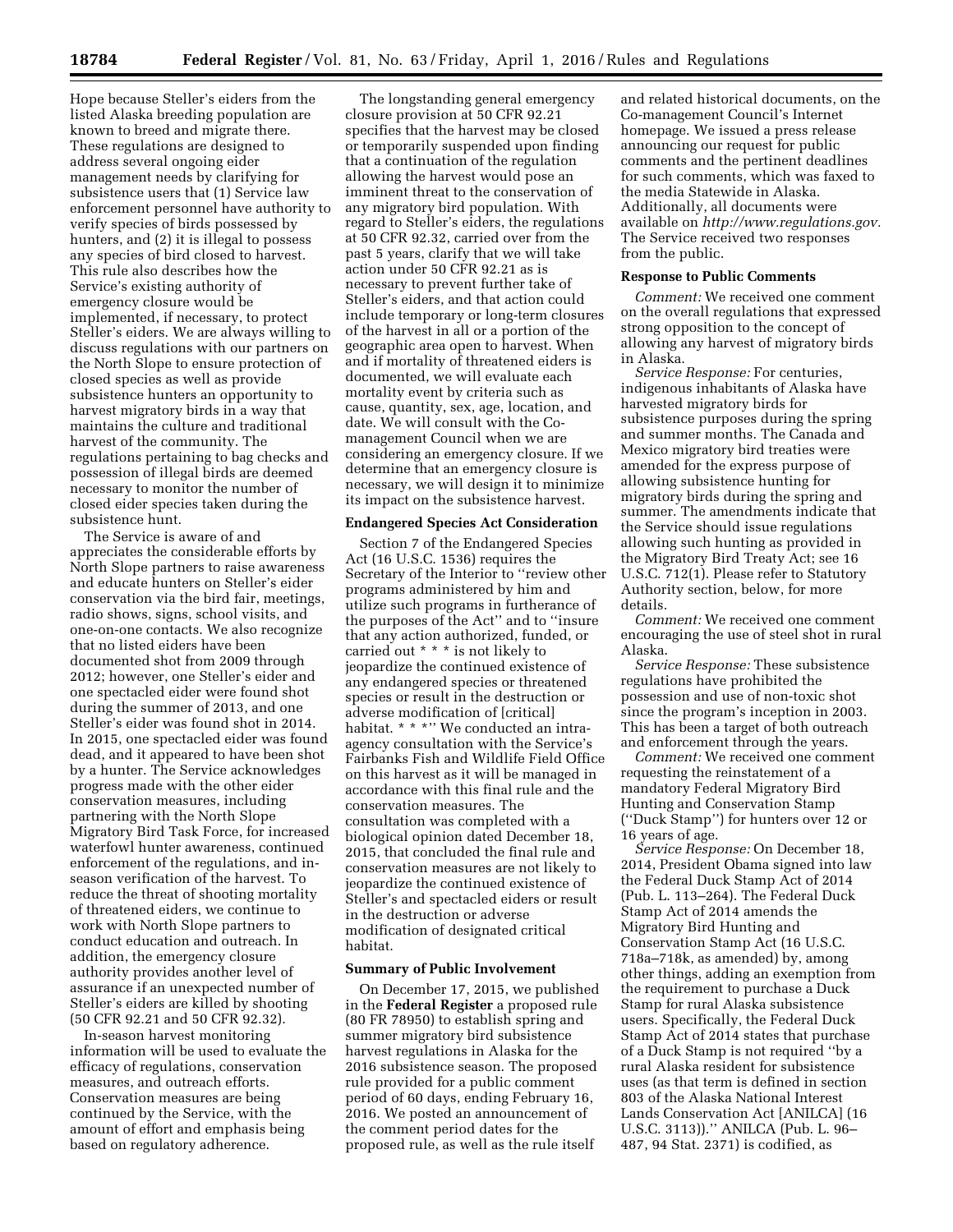amended, at 16 U.S.C. 410hh–3233 and 43 U.S.C. 1602–1784. To remove this exemption would require another congressional action.

*Comment:* We received one comment encouraging more hunter education classes in rural areas.

*Service Response:* Hunter education classes are coordinated and conducted by the Alaska Department of Fish and Game.

*Comment:* We received one comment saying we should encourage proper cooking and cleaning procedures and storage of harvested birds.

*Service Response:* The annual public regulations booklet for the subsistence spring/summer migratory bird harvest has a special section on the last page dedicated to just these topics.

*Comment:* We received one comment saying we should attempt to minimize use of trail vehicles and motorized equipment during the nesting season.

*Service Response:* Access to nesting areas is dictated by the local land owner or manager. In the case of national wildlife refuges, contact the appropriate Service refuge office directly to discuss access issues.

*Comment:* We received one comment saying that local populations of sea ducks as well as geese should be more protected.

*Service Response:* Following declines from the 1960s to the 1980s, most sea duck and other waterfowl populations have stabilized. For example, the 2015 Environmental Assessment found that common eiders have increased since the mid-1990s, while king eiders have stabilized since 1996. Factors driving population fluctuations in sea duck populations are uncertain, but there is some evidence that sea ducks are responding to large scale changes in the marine environment. Harvested goose populations are all generally high or over management objectives. Total annual and long-term subsistence and sport harvest of waterfowl in Alaska and the Pacific Flyway are low relative to the size of their continental populations. In general, we do not set regulations to address waterfowl populations on a local scale because sport and subsistence harvest estimates and estimates of species abundance are very imprecise at local scales. We set subsistence harvest regulations on a regional or statewide level based on species or subspecies continental population status. We would welcome any suggestions on how to make our regulations more effective in conserving local populations of hunted birds.

# **Statutory Authority**

We derive our authority to issue these regulations from the Migratory Bird Treaty Act of 1918, at 16 U.S.C. 712(1), which authorizes the Secretary of the Interior, in accordance with the treaties with Canada, Mexico, Japan, and Russia, to ''issue such regulations as may be necessary to assure that the taking of migratory birds and the collection of their eggs, by the indigenous inhabitants of the State of Alaska, shall be permitted for their own nutritional and other essential needs, as determined by the Secretary of the Interior, during seasons established so as to provide for the preservation and maintenance of stocks of migratory birds.''

# **Effective Date of This Rule**

The amendments to subpart D of 50 CFR part 92 will take effect less than 30 days after publication (see DATES, above). If there was a delay in the effective date of these regulations after this final rulemaking, subsistence hunters would not be able to take full advantage of their subsistence hunting opportunities. We therefore find that ''good cause'' exists justifying the earlier start date, within the terms of 5 U.S.C. 553(d)(3) of the Administrative Procedure Act, and under authority of the Migratory Bird Treaty Act (July 3, 1918), as amended (16 U.S.C. 703–712).

#### **Required Determinations**

*Regulatory Planning and Review (Executive Orders 12866 and 13563)* 

Executive Order 12866 provides that the Office of Information and Regulatory Affairs (OIRA) will review all significant rules. The OIRA has determined that this rule is not significant.

Executive Order 13563 reaffirms the principles of E.O. 12866 while calling for improvements in the nation's regulatory system to promote predictability, to reduce uncertainty, and to use the best, most innovative, and least burdensome tools for achieving regulatory ends. The executive order directs agencies to consider regulatory approaches that reduce burdens and maintain flexibility and freedom of choice for the public where these approaches are relevant, feasible, and consistent with regulatory objectives. E.O. 13563 emphasizes further that regulations must be based on the best available science and that the rulemaking process must allow for public participation and an open exchange of ideas. We have developed this rule in a manner consistent with these requirements.

#### *Regulatory Flexibility Act*

The Department of the Interior certifies that, if adopted, this rule will not have a significant economic impact on a substantial number of small entities as defined under the Regulatory Flexibility Act (5 U.S.C. 601 *et seq.*). A regulatory flexibility analysis is not required. Accordingly, a Small Entity Compliance Guide is not required. This final rule would legalize a pre-existing subsistence activity, and the resources harvested will be consumed.

*Small Business Regulatory Enforcement Fairness Act* 

This rule is not a major rule under 5 U.S.C. 804(2), the Small Business Regulatory Enforcement Fairness Act. This rule:

(a) Will not have an annual effect on the economy of \$100 million or more. It legalizes and regulates a traditional subsistence activity. It will not result in a substantial increase in subsistence harvest or a significant change in harvesting patterns. The commodities that will be regulated under this final rule are migratory birds. This rule deals with legalizing the subsistence harvest of migratory birds and, as such, does not involve commodities traded in the marketplace. A small economic benefit from this final rule will derive from the sale of equipment and ammunition to carry out subsistence hunting. Most, if not all, businesses that sell hunting equipment in rural Alaska qualify as small businesses. We have no reason to believe that this final rule will lead to a disproportionate distribution of benefits.

(b) Will not cause a major increase in costs or prices for consumers; individual industries; Federal, State, or local government agencies; or geographic regions. This final rule does not deal with traded commodities and, therefore, does not have an impact on prices for consumers.

(c) Will not have significant adverse effects on competition, employment, investment, productivity, innovation, or the ability of U.S.-based enterprises to compete with foreign-based enterprises. This final rule deals with the harvesting of wildlife for personal consumption. It does not regulate the marketplace in any way to generate substantial effects on the economy or the ability of businesses to compete.

#### *Unfunded Mandates Reform Act*

We have determined and certified under the Unfunded Mandates Reform Act (2 U.S.C. 1501 *et seq.*) that this final rule will not impose a cost of \$100 million or more in any given year on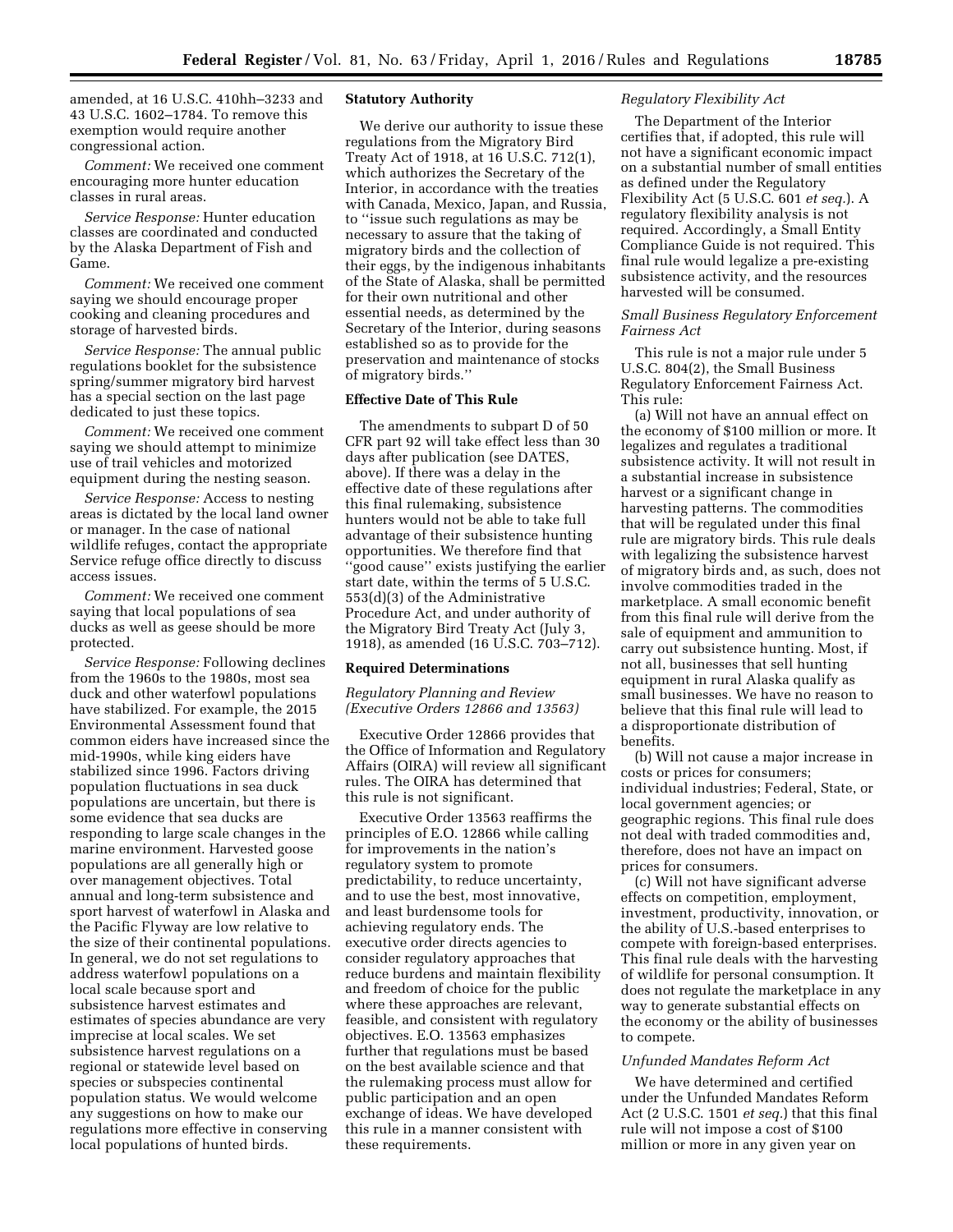local, State, or tribal governments or private entities. The final rule does not have a significant or unique effect on State, local, or tribal governments or the private sector. A statement containing the information required by the Unfunded Mandates Reform Act is not required. Participation on regional management bodies and the Comanagement Council requires travel expenses for some Alaska Native organizations and local governments. In addition, they assume some expenses related to coordinating involvement of village councils in the regulatory process. Total coordination and travel expenses for all Alaska Native organizations are estimated to be less than \$300,000 per year. In a notice of decision (65 FR 16405; March 28, 2000), we identified 7 to 12 partner organizations (Alaska Native nonprofits and local governments) to administer the regional programs. The Alaska Department of Fish and Game also incurs expenses for travel to Comanagement Council and regional management body meetings. In addition, the State of Alaska will be required to provide technical staff support to each of the regional management bodies and to the Comanagement Council. Expenses for the State's involvement may exceed \$100,000 per year, but should not exceed \$150,000 per year. When funding permits, we make annual grant agreements available to the partner organizations and the Alaska Department of Fish and Game to help offset their expenses.

#### *Takings (Executive Order 12630)*

Under the criteria in Executive Order 12630, this final rule will not have significant takings implications. This final rule is not specific to particular land ownership, but applies to the harvesting of migratory bird resources throughout Alaska. A takings implication assessment is not required.

### *Federalism (Executive Order 13132)*

Under the criteria in Executive Order 13132, this final rule does not have sufficient federalism implications to warrant the preparation of a federalism summary impact statement. We discuss effects of this final rule on the State of Alaska in the *Unfunded Mandates Reform Act* section, above. We worked with the State of Alaska to develop these final regulations. Therefore, a federalism summary impact statement is not required.

# *Civil Justice Reform (Executive Order 12988)*

The Department, in promulgating this final rule, has determined that it will not unduly burden the judicial system and that it meets the requirements of sections 3(a) and 3(b)(2) of Executive Order 12988.

## *Government-to-Government Relations With Native American Tribal Governments*

Consistent with Executive Order 13175 (65 FR 67249; November 6, 2000), ''Consultation and Coordination with Indian Tribal Governments'', and Department of Interior policy on Consultation with Indian Tribes (December 1, 2011), in January 2016, we sent letters via electronic mail to all 229 Alaska Federally recognized Indian tribes. Consistent with Congressional direction (Pub. L. 108–199, div. H, Sec. 161, Jan. 23, 2004, 118 Stat. 452, as amended by Pub. L. 108–447, div. H, title V, Sec. 518, Dec. 8, 2004, 118 Stat. 3267), we also sent letters to approximately 200 Alaska Native corporations and other tribal entities in Alaska soliciting their input as to whether or not they would like the Service to consult with them on the 2016 migratory bird subsistence harvest regulations. We received one response that requested consultation. We conducted one consultation with a Native Traditional Council on February 16, 2016. The tribal contacts were happy with the information provided and did not have any specific comments on the regulations.

We implemented the amended treaty with Canada with a focus on local involvement. The treaty calls for the creation of management bodies to ensure an effective and meaningful role for Alaska's indigenous inhabitants in the conservation of migratory birds. According to the Letter of Submittal, management bodies are to include Alaska Native, Federal, and State of Alaska representatives as equals. They develop recommendations for, among other things: Seasons and bag limits, methods and means of take, law enforcement policies, population and harvest monitoring, education programs, research and use of traditional knowledge, and habitat protection. The management bodies involve village councils to the maximum extent possible in all aspects of management. To ensure maximum input at the village level, we required each of the 11 participating regions to create regional management bodies consisting of at least one representative from the participating villages. The regional

management bodies meet twice annually to review and/or submit proposals to the Statewide body.

#### *Paperwork Reduction Act of 1995 (PRA)*

This final rule does not contain any new collections of information that require Office of Management and Budget (OMB) approval under the PRA (44 U.S.C. 3501 *et seq.*). We may not conduct or sponsor and you are not required to respond to a collection of information unless it displays a currently valid OMB control number. OMB has reviewed and approved our collection of information associated with:

• Voluntary annual household surveys that we use to determine levels of subsistence take (OMB Control Number 1018–0124, expires June 30, 2016).

• Permits associated with subsistence hunting (OMB Control Number 1018– 0075, expires April 30, 2016).

*National Environmental Policy Act Consideration (42 U.S.C. 4321 et seq.)* 

The annual regulations and options are considered in an October 2016 environmental assessment, ''Managing Migratory Bird Subsistence Hunting in Alaska: Hunting Regulations for the 2016 Spring/Summer Harvest,'' dated October 9, 2015. Copies are available from the person listed under **FOR FURTHER INFORMATION CONTACT** or at *[http://www.regulations.gov.](http://www.regulations.gov)* 

*Energy Supply, Distribution, or Use (Executive Order 13211)* 

Executive Order 13211 requires agencies to prepare Statements of Energy Effects when undertaking certain actions. This is not a significant regulatory action under this Executive Order; it would allow only for traditional subsistence harvest and improve conservation of migratory birds by allowing effective regulation of this harvest. Further, this final rule is not expected to significantly affect energy supplies, distribution, or use. Therefore, this action is not a significant energy action under Executive Order 13211, and a Statement of Energy Effects is not required.

## **List of Subjects in 50 CFR Part 92**

Hunting, Treaties, Wildlife.

# **Regulation Promulgation**

For the reasons set out in the preamble, we amend title 50, chapter I, subchapter G, of the Code of Federal Regulations as follows: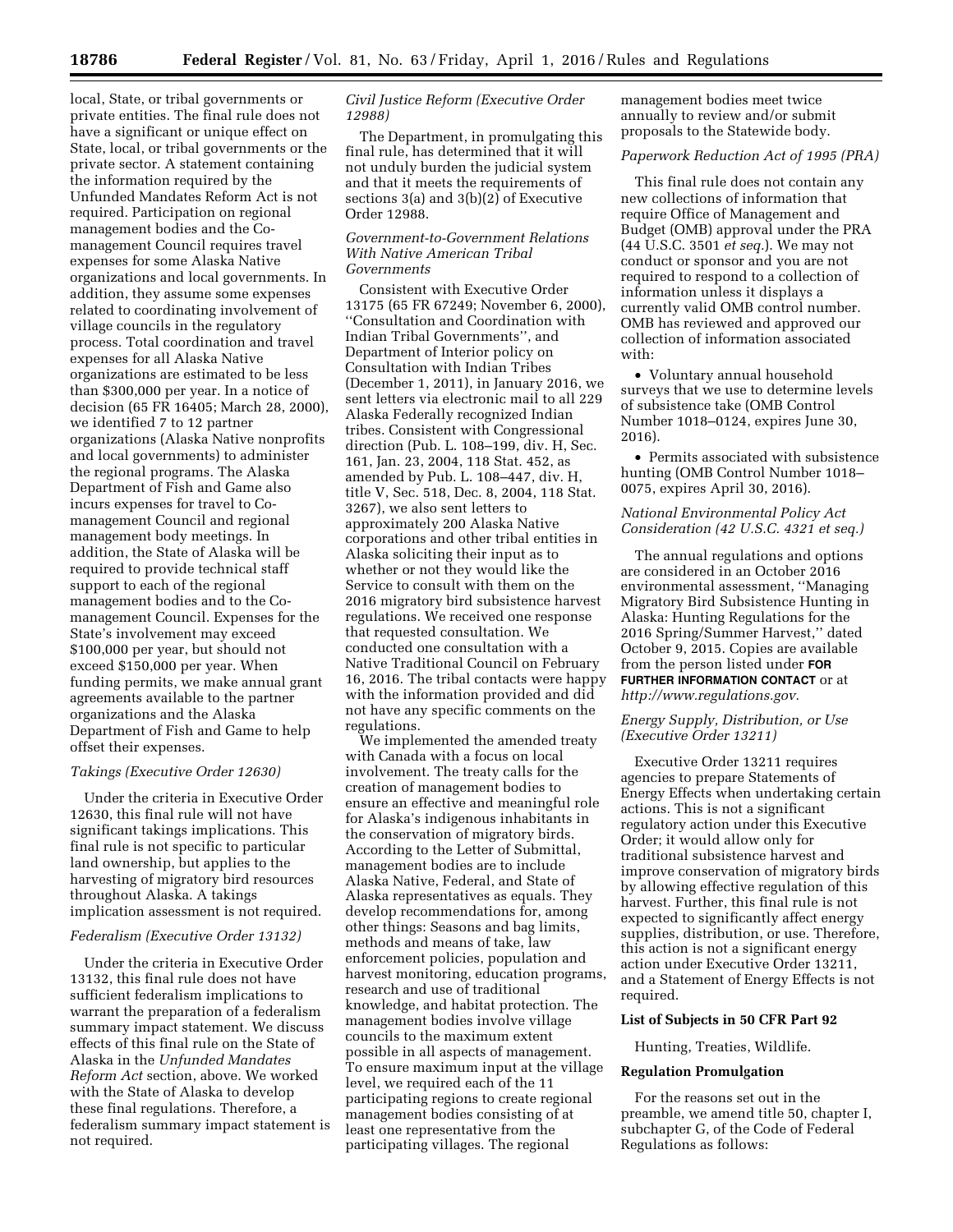# **PART 92—MIGRATORY BIRD SUBSISTENCE HARVEST IN ALASKA**

■ 1. The authority citation for part 92 continues to read as follows:

**Authority:** 16 U.S.C. 703–712.

#### **Subpart A—General Provisions**

■ 2. Amend § 92.4 by adding, in alphabetical order, a definition for ''*Edible meat''* and revising the definition for ''*Nonwasteful taking''* to read as follows:

# **§ 92.4 Definitions.**

\* \* \* \* \*

*Edible meat* means the meat from the breast, back, thighs, legs, wings, gizzard, and heart. The head, neck, feet, other internal organs, and skin are considered inedible byproducts, and not edible meat, for all provisions of this part.

\* \* \* \* \* *Nonwasteful taking* means making a reasonable effort to retrieve all birds killed or wounded, and retaining all edible meat until the birds have been transported to the location where they will be consumed, processed, or preserved as human food.

\* \* \* \* \*

# **Subpart C—General Regulations Governing Subsistence Harvest**

■ 3. Amend § 92.22 by:

■ a. Revising paragraph (a)(3);

■ b. Removing and reserving paragraph  $(a)(4)$ ; and

 $\blacksquare$  c. Revising paragraphs (a)(5) and (6), (i)(3), (13), and (15), (j)(4) and (15), and  $(l)(2).$ 

The revisions read as follows:

#### **§ 92.22 Subsistence migratory bird species.**

- \* \* \* \* \*
	- (a) \* \* \*

(3) Canada goose (*Branta canadensis*). \* \* \* \* \*

(5) Canada goose, subspecies Aleutian goose—except in the Semidi Islands.

(6) Canada goose, subspecies cackling goose—except no egg gathering is permitted.

\* \* \* \* \* (i) \* \* \* (3) Spotted sandpiper (*Actitis macularius*).

 $*$  \*

(13) Wilson's snipe (*Gallinago delicata*).

\* \* \* \* \* (15) Red phalarope (*Phalaropus fulicarius*).

\* \* \* \* \* (j) \* \* \*

(4) Bonaparte's gull (*Chroicocephalus philadelphia*).

\* \* \* \* \* (15) Aleutian tern (*Onychoprion aleuticus*).

\* \* \* \* \*

(l) \* \* \* (2) Snowy owl (*Bubo scandiacus*).

### **Subpart D—Annual Regulations Governing Subsistence Harvest**

■ 4. Amend subpart D by adding § 92.31 to read as follows:

### **§ 92.31 Region-specific regulations.**

The 2016 season dates for the eligible subsistence harvest areas are as follows:

(a) *Aleutian/Pribilof Islands Region.*  (1) Northern Unit (Pribilof Islands):

(i) Season: April 2–June 30.

(ii) Closure: July 1–August 31.

(2) Central Unit (Aleutian Region's eastern boundary on the Alaska Peninsula westward to and including

Unalaska Island):

(i) Season: April 2–June 15 and July 16–August 31.

(ii) Closure: June 16–July 15.

(iii) Special Black Brant Season Closure: August 16–August 31, only in Izembek and Moffet lagoons.

(iv) Special Tundra Swan Closure: All hunting and egg gathering closed in Game Management Units 9(D) and 10.

(3) Western Unit (Umnak Island west to and including Attu Island):

(i) Season: April 2–July 15 and August 16–August 31.

(ii) Closure: July 16–August 15.

(b) *Yukon/Kuskokwim Delta Region.*  (1) Season: April 2–August 31.

(2) Closure: 30-day closure dates to be announced by the Service's Alaska Regional Director or his designee, after consultation with field biologists and the Association of Village Council President's Waterfowl Conservation Committee. This 30-day period will occur between June 1 and August 15 of each year. A press release announcing the actual closure dates will be forwarded to regional newspapers and radio and television stations.

(3) Special Black Brant and Cackling Goose Season Hunting Closure: From the period when egg laying begins until young birds are fledged. Closure dates to be announced by the Service's Alaska Regional Director or his designee, after consultation with field biologists and the Association of Village Council President's Waterfowl Conservation Committee. A press release announcing the actual closure dates will be forwarded to regional newspapers and radio and television stations.

(c) *Bristol Bay Region.* (1) Season: April 2–June 14 and July 16–August 31 (general season); April 2–July 15 for seabird egg gathering only.

(2) Closure: June 15–July 15 (general season); July 16–August 31 (seabird egg gathering).

(d) *Bering Strait/Norton Sound Region.* (1) Stebbins/St. Michael Area (Point Romanof to Canal Point):

(i) Season: April 15–June 14 and July 16–August 31.

(ii) Closure: June 15–July 15.

(2) Remainder of the region:

(i) Season: April 2–June 14 and July

16–August 31 for waterfowl; April 2– July 19 and August 21–August 31 for all other birds.

(ii) Closure: June 15–July 15 for waterfowl; July 20–August 20 for all other birds.

(e) *Kodiak Archipelago Region,* except for the Kodiak Island roaded area, which is closed to the harvesting of migratory birds and their eggs. The closed area consists of all lands and waters (including exposed tidelands) east of a line extending from Crag Point in the north to the west end of Saltery Cove in the south and all lands and water south of a line extending from Termination Point along the north side of Cascade Lake extending to Anton Larsen Bay. Marine waters adjacent to the closed area are closed to harvest within 500 feet from the water's edge. The offshore islands are open to harvest.

(1) Season: April 2–June 30 and July 31–August 31 for seabirds; April 2–June 20 and July 22–August 31 for all other birds.

(2) Closure: July 1–July 30 for seabirds; June 21–July 21 for all other birds.

(f) *Northwest Arctic Region.* (1) Season: April 2–June 9 and August 15– August 31 (hunting in general); waterfowl egg gathering May 20–June 9 only; seabird egg gathering May 20–July 12 only; hunting molting/non-nesting waterfowl July 1–July 31 only.

(2) Closure: June 10–August 14, except for the taking of seabird eggs and molting/non-nesting waterfowl as provided in paragraph (f)(1) of this section.

(g) *North Slope Region.* (1) Southern Unit (Southwestern North Slope regional boundary east to Peard Bay, everything west of the longitude line 158°3′ W. and south of the latitude line 70°45′ N. to the west bank of the Ikpikpuk River, and everything south of the latitude line 69°45′ N. between the west bank of the Ikpikpuk River to the east bank of Sagavinirktok River):

(i) Season: April 2–June 29 and July 30–August 31 for seabirds; April 2–June 19 and July 20–August 31 for all other birds.